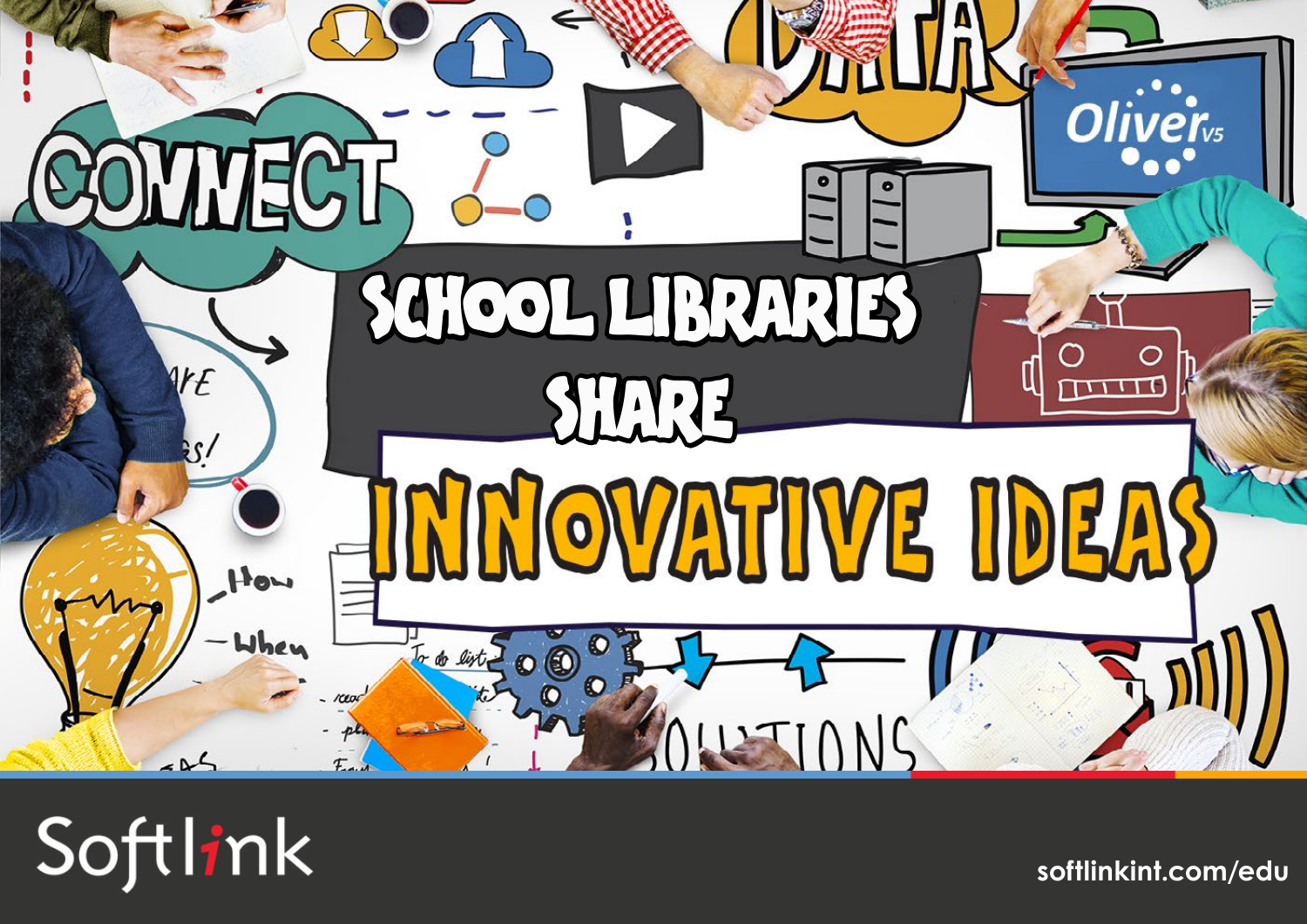## **Introduction**

School libraries play an essential role in school-wide success.

The school library is more than a book repository and the professionals that run them do far more than catalogue books.

Library staff provide a welcoming space that engages students. They support learning, teach literacy, digital literacy and research skills, are information specialists, support the entire school and more. ALA, in collaboration with AASL and LMC, have produced a poster, [100 things kids will miss If they don't have a School Librarian in their school,](http://www.ala.org/aasl/sites/ala.org.aasl/files/content/aaslissues/advocacy/100_Things_Poster.pdf) which demonstrates the importance of the school librarian.

School Librarians are also innovators. They often lead the charge in introducing new technology to students, stay informed about current trends, come up with creative ideas to support learning and encourage reading, and find creative ways to stretch their budget further.

In the 2016 Australian and New Zealand School Library Survey respondents were encouraged to share innovative practices they had implemented in their school library.

It was inspiring to read the fantastic ideas that were shared and we are excited to be able to present some of these in this paper.

We hope you enjoy reading through the responses as much as we did.



### Innovative ideas

- 1. Ideas for the library space
- 2. Ideas to support learning
- 3. Ideas to encourage engagement
- 4. Ideas involving technology
- 5. Ideas for organising the collection
- 6. Reading program ideas
- 7. Budget ideas
- 8. Student wellbeing ideas
- 9. Ideas for using Oliver v5

**Softlink is proud to support school libraries through the annual school library survey, conducted in Australia and New Zealand and the United Kingdom. The survey provides findings on school library funding, staffing, evolving roles, delivery of of digital resources**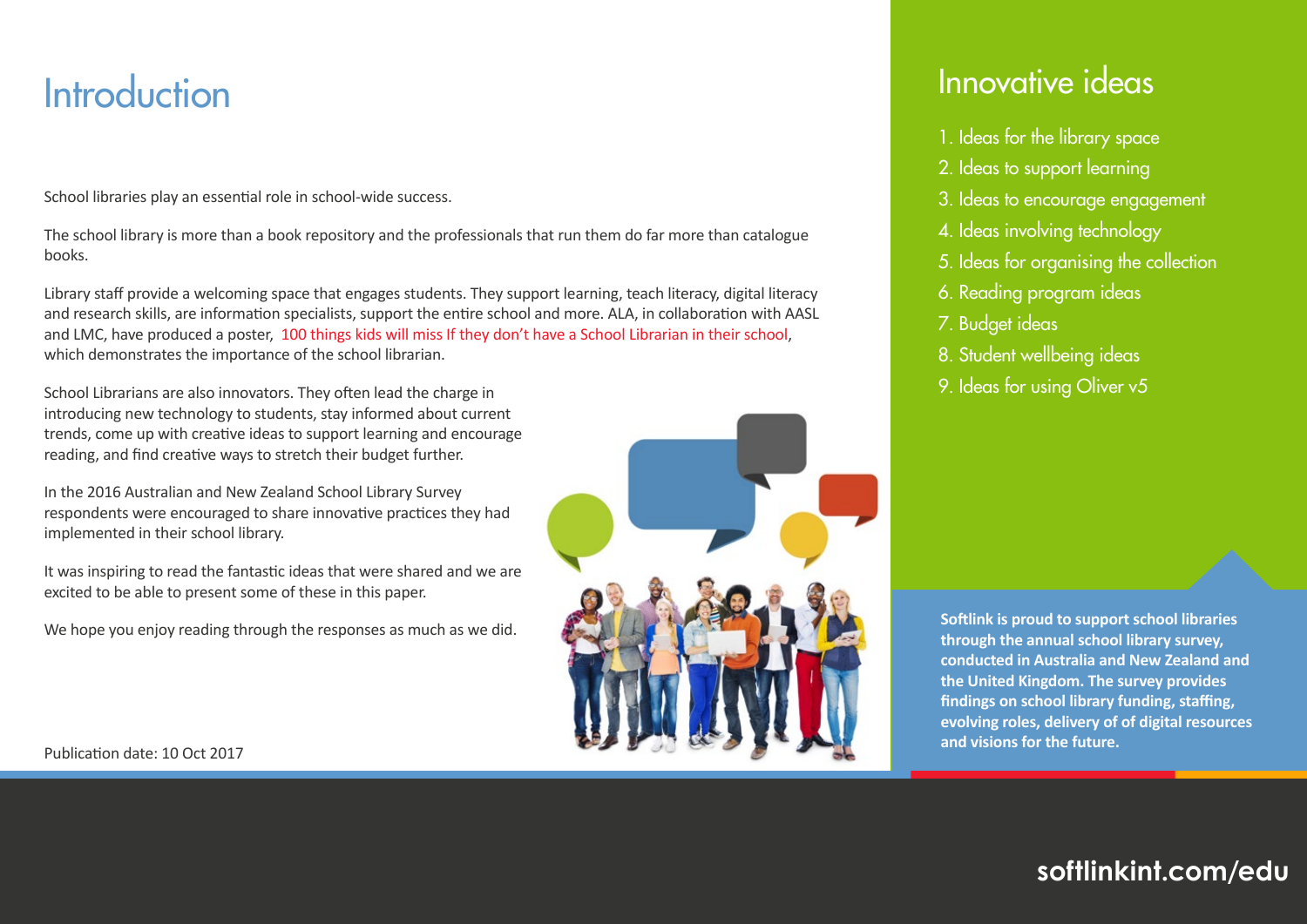of respondents said that provision of a learning centre and space is an important or very important service that the library provides\*



# Ideas for the library space

The library space is being reimagined. Librarians are finding creative ways to open their library up, promote the library and the books they have available, and provide an inviting and exciting place for students to visit.

#### 'I built a book nook using a greenhouse frame and old duvets. It is proving popular as a reading space.'

#### 'I like to do really cool interactive library displays.

I set up a Pizza Shop to promote a Pizza Reading Challenge - it won a national display, and really got the kids reading.'

'We are beginning to open the library up to other activities (lego, maths games, etc). This is creating a far more vibrant place.'

'We have recently completely decorated/refurbished our Library. Fiction loans and recreational visits have increased by at least 300%.'

'When we opened our library last term we made a "shelfie" booth. Students had their photo taken with the first book they took out of the library - this became our first display.

It was quick way to get their voice and presence into the space.'

'Students had input in designing the new look library.'

'I have been hosting seminars and workshops for students on coding. I have also been encouraging use of the library space for a range of activities and classes, not all text related.'

'We have a green screen space, and painted the wall so we can use a projector on it.'

'Utilising the library as a K-2 classroom is fantastic for the students.

They are continually surrounded by a wealth of resources - literally at their fingertips!'

Softlink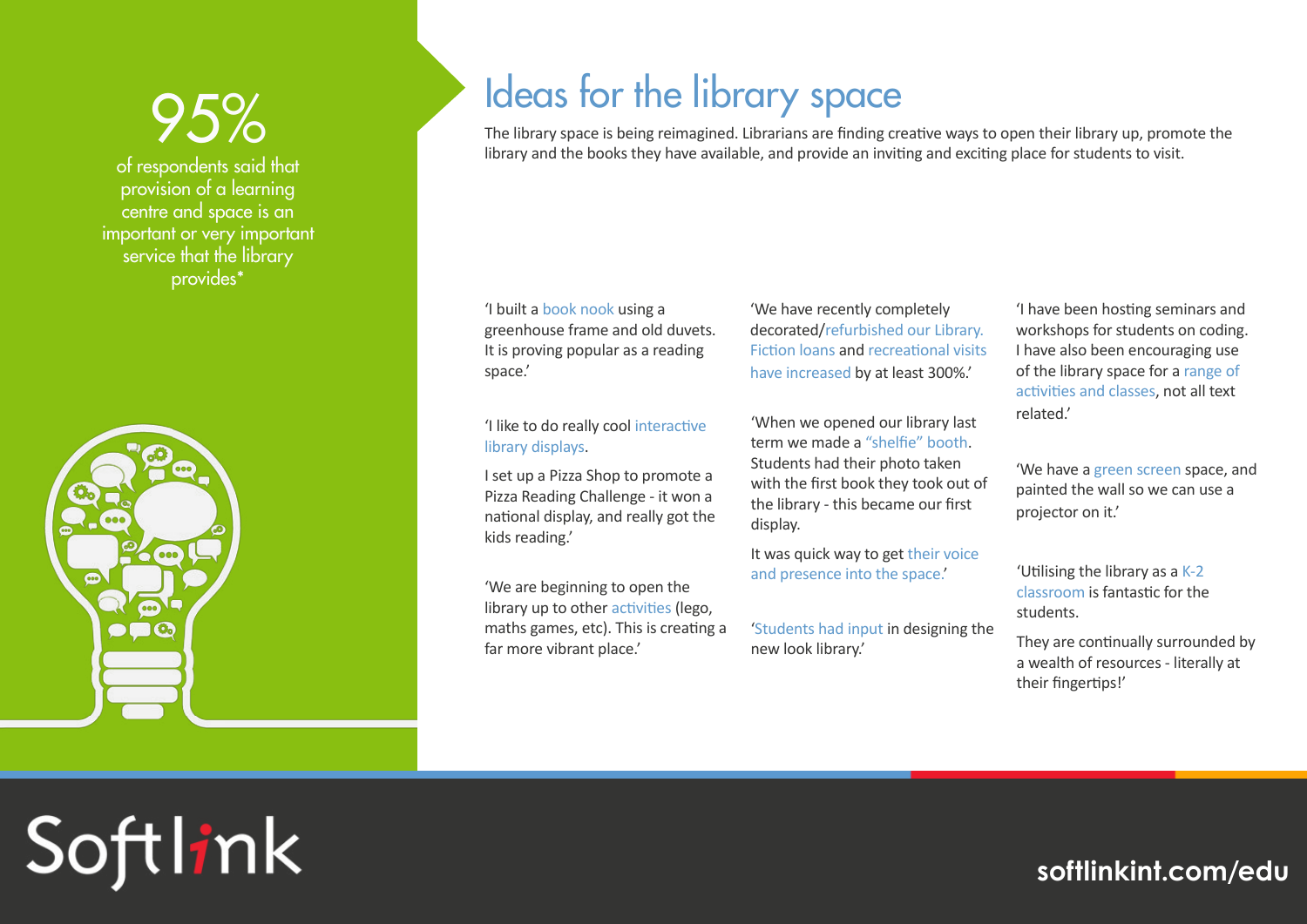'I promote books, celebrations etc with displays. I try not to put too many books on the displays so that the interest doesn't wane.

I also try and use objects that aren't associated with books, e.g. a book display with a tyre or a car door (from a panelbeaters), to get the interest going. It seems to work well!'

'We removed the computer lab at the start of this year and opened up the area previously used for this as a recreational reading space, with some sections of our genrified high school collection housed here.

This meant we were able to offer a space that was previously underused as a social space and a makerspace.'

Softlink

'We removed desktop computers and left the tables behind. Students love the large spaces to work on.'

'To encourage students to come to the Library we have a little game happening all the time called 'Library Fun'.

We place a little sticker with the words 'Library Fun' somewhere in the Library and students have to find it. The finder receives a certificate and a book.'

'We partnered with our Design and Technology Department to create a bench seat and high table out of old and discarded books.'

'We have created flexible learning spaces by rearranging our furniture and purchasing new furniture.

Our library is bright and welcoming - a place where you can study individually, in pairs, or in groups.'

'We have our own little garden with seating. Children love sitting out there on nice days to read their books.'

'To encourage students to come to the library I removed all the high bookshelves and released non fiction resources to the faculties. which created a more open environment.

I also built a deck for the senior students complete with a coffee machine, microwave and fridge.'

# 76%

of respondents said that refurbishing or updating the library or learning centre is important or very important to them\*

#### The online library space

**With the increase in 24/7, anywhere, anytime access, the online library space has become as important as the physical library space.**

**Students are "visiting the library" more. The online library also extends access to parents and the greater school community.** 

**Questions to ask** 

- **• Is your online library interface welcoming and engaging?**
- **• Can students find their way around your online library and locate resources quickly and easily?**
- **• Have you set up displays, for example book carousels or photos of your physical display?**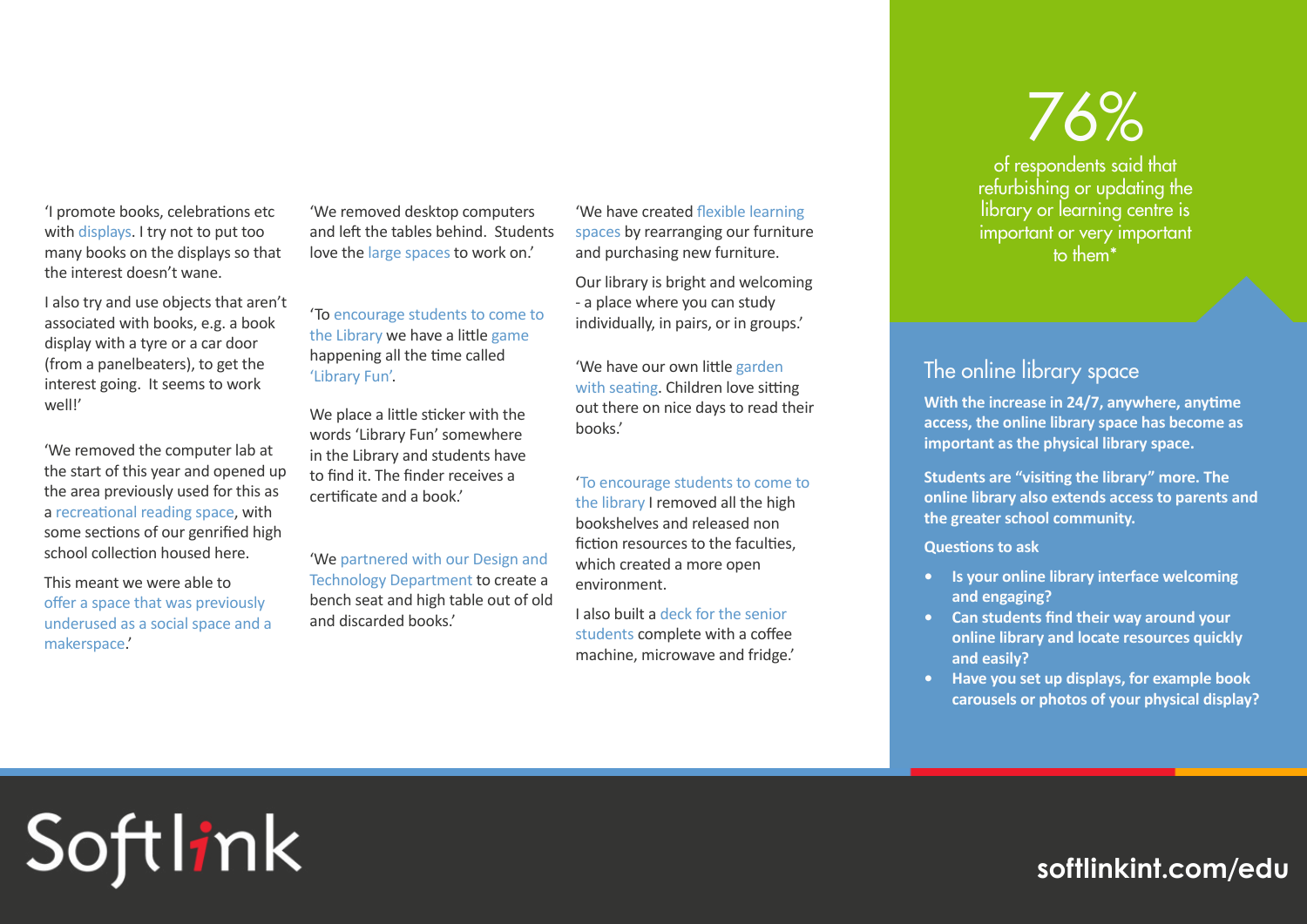of respondents said that aligning curriculum with existing resources/practices is important or very important to their role\*



Softlink

## Ideas to support learning

Collaborating with teachers to support learning and aligning resources with curriculum is an important part of the librarians role. Librarians shared ideas about how they have helped create lesson plans, worked with teachers to teach literacy, research and digital literacy skills and support subject areas school-wide.

#### 'I create lesson plans for teaching staff that support new topics. These are used as a basis for teaching students how to access databases and how to search the internet' well. '

'The library works cooperatively with teachers in implementing reading programs and aligning library programs with the new English Syllabus.'

'I am involved with lots of team teaching with different subject areas to improve student learning and engagement for various assessment tasks.'

'I have made my own week by week literacy skills programme for every year level (years 1 - 6). This means all the planning is done for the teachers each week.

It includes achievement objectives and learning intentions and follows a logical pattern for learning about the library and how to use it, how to search for books etc.'

'I implemented Guided Inquiry 6 years ago. It is embraced by 2 faculties and continually evolves.

The students who participate are far better equipped in their senior independent research projects.'

'To complement subject disciplines, the new centre transforms and adopts a new theme each month to highlight a focus e.g. space.'

'I'm using the Oliver library system to create resource lists that make it easier for students and staff to locate linked resources in both digital and non digital formats.

This supports teaching programs and aligns resources with the curriculum.'

'I run a library website that provides students and teachers with resources that have been chosen to align with their curriculum needs.'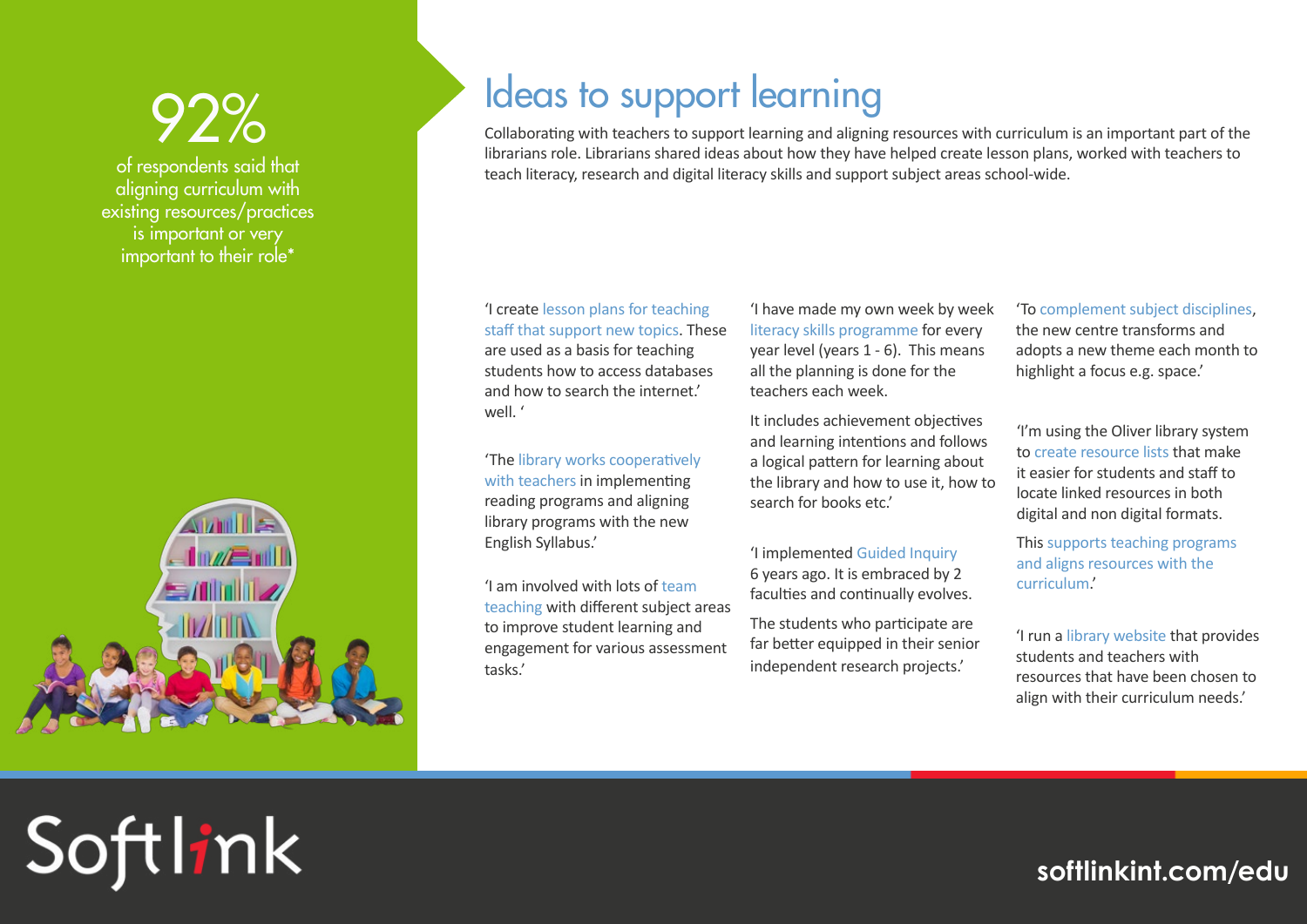'I have 2 classes come to the library for an hour at a time, e.g. 2 year 5 classes. All teaching is cooperative which means the classroom teachers accompany their classes.

Having 3 teachers with 2 classes has enhanced the learning experiences of the students and the results are evident. All lessons form a part of the Geography or History outcomes of the syllabus.

I also take classes for SOLE and, having now provided a TPL session for staff in SOLE, more class teachers are using this in their classroom.

Students' questioning ability has improved 100%, as has their listening skills.'

'I create library displays featuring students current topics/inquiries. Associating fiction/non-fiction books with these displays draws students and staff, identifying the library as a functional research area.'

Softlink

'We are currently very active in teaching Study Skills throughout the College.

We address parents and whole year groups, and offer individual tuition with students referred by their teachers, parents or themselves.

We also do a one term programme with our year sevens where we teach them about the growth mindset and study techniques.'

'The creation of the our College Research Process was developed with all the year 10s. I ran a few workshops on the steps used to begin research. Using that data, we created a Research Process.

This provided the basis for a school continuum which was collaboratively developed by me and the Curriculum Leaders, using the Victorian Curriculum.'

'We have found that themes are important in engaging students and extending the work of the classroom teacher.

Museum discovery boxes aligned to the HASS curriculum enhance student learning and participation. Developing a program that includes awareness weeks, such as Food Allergy week, has complemented topics in Science and Nutrition.

The library supports and generates activities which foster incidental learning, exploration and discovery. In this way the library remains relevant, current and assistive.'

'I have developed courses on clever web-searching, website evaluation, database searching, academic paper interpretation and referencing (APA, Harvard and footnoting).'

'We have embedded the Yr 7 curriculum into the library and regularly spend time reading and doing reading related activities in the library.'

### 83% of respondents said that teaching information literacy is an important or very important service that

the library provides\*

62% said that development/ leadership of curriculum is an important or very

important service\*

#### Reading Lists in Oliver v5

**Creating reading lists in Oliver v5 is a great way to support learning.**

**In collaboration with teachers, the library can align reading lists with the curriculum, create reading level lists or recommend books to direct reading for pleasure.**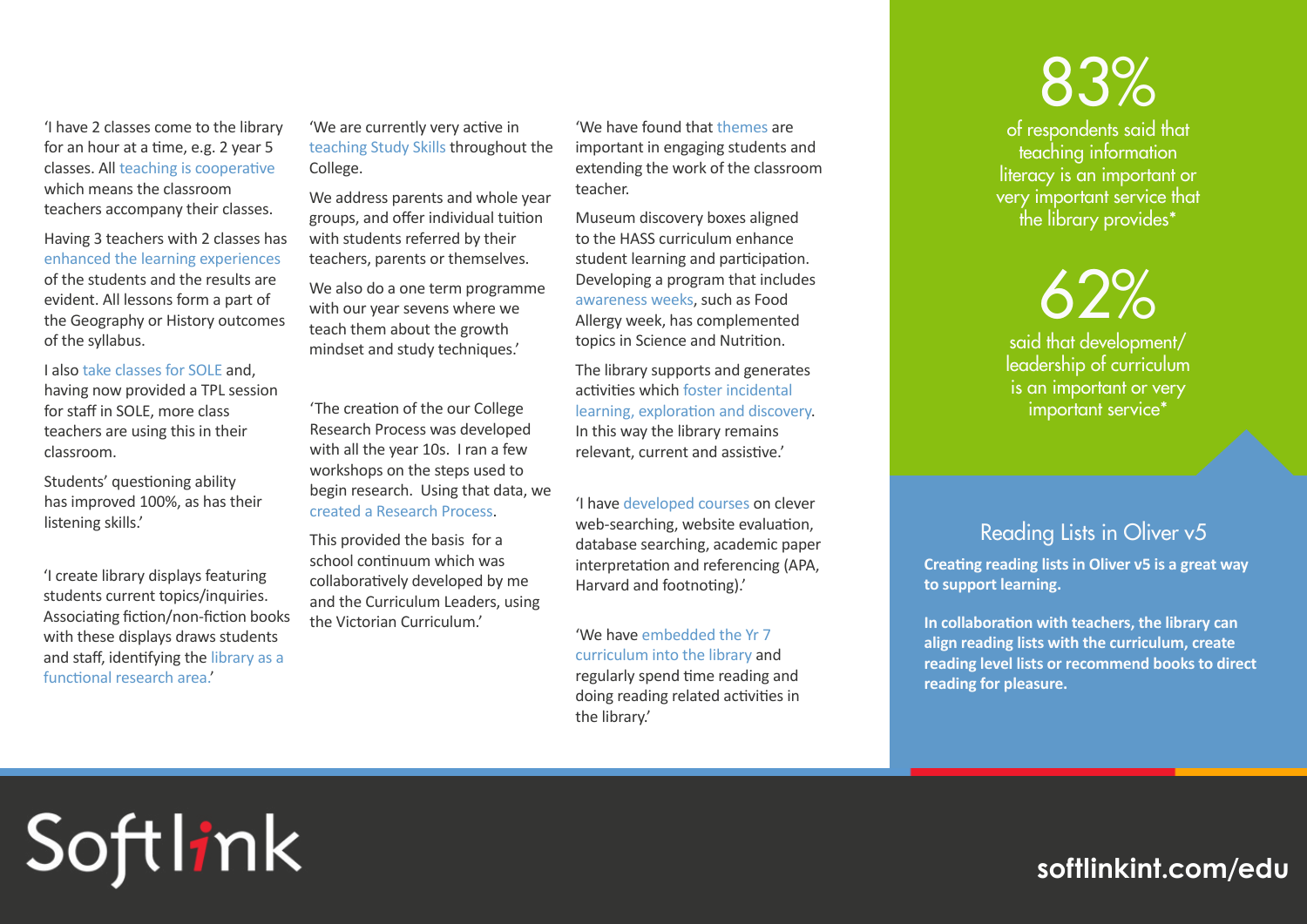of respondents said that providing recreational/ leisure reading was important or very important to their role\*



Softlink

## Ideas to encourage engagement

Engaging students and encouraging reluctant readers has always been a priority and a challenge for school library staff. The following respondents have shared some fantastic ideas that have been successful in improving student engagement and encouraging reading for pleasure.

'We keep our collection of Skinnies - skinny books for reluctant readers and dyslexic readers - separate from the other Fiction, so that students can more easily choose something to read.'

'We have had a dramatic increase in borrowing of physical fiction books in Middle School due to genrification of the collection and implementation of the DEAR programme.'

'We recently did a 'Reading Olympics' with the year 7-9 students which encouraged reading for pleasure.'

'We have done very well with eBooks, partly because I am asking students to borrow while I teach them how to access them, and partly because we are publicising them heavily.

We also bought a big enough collection to make a search worthwhile for the reluctant readers.'

'I do reading advisories for reluctant readers on request from teachers or students that I think need it. They work really well.

I have also been enlarging the Graphic Novel collection for reluctant readers.'

'We launched an initiative I'm calling "Read Heads" (as in I READ this book and loved it).

Secondary students and staff are encouraged to "take a Read Head", a selfie with a book, in front of their faces and send it to library staff.

These will be then uploaded to the school Facebook and/or Instagram page so that students and staff can see that others are enjoying reading for fun.'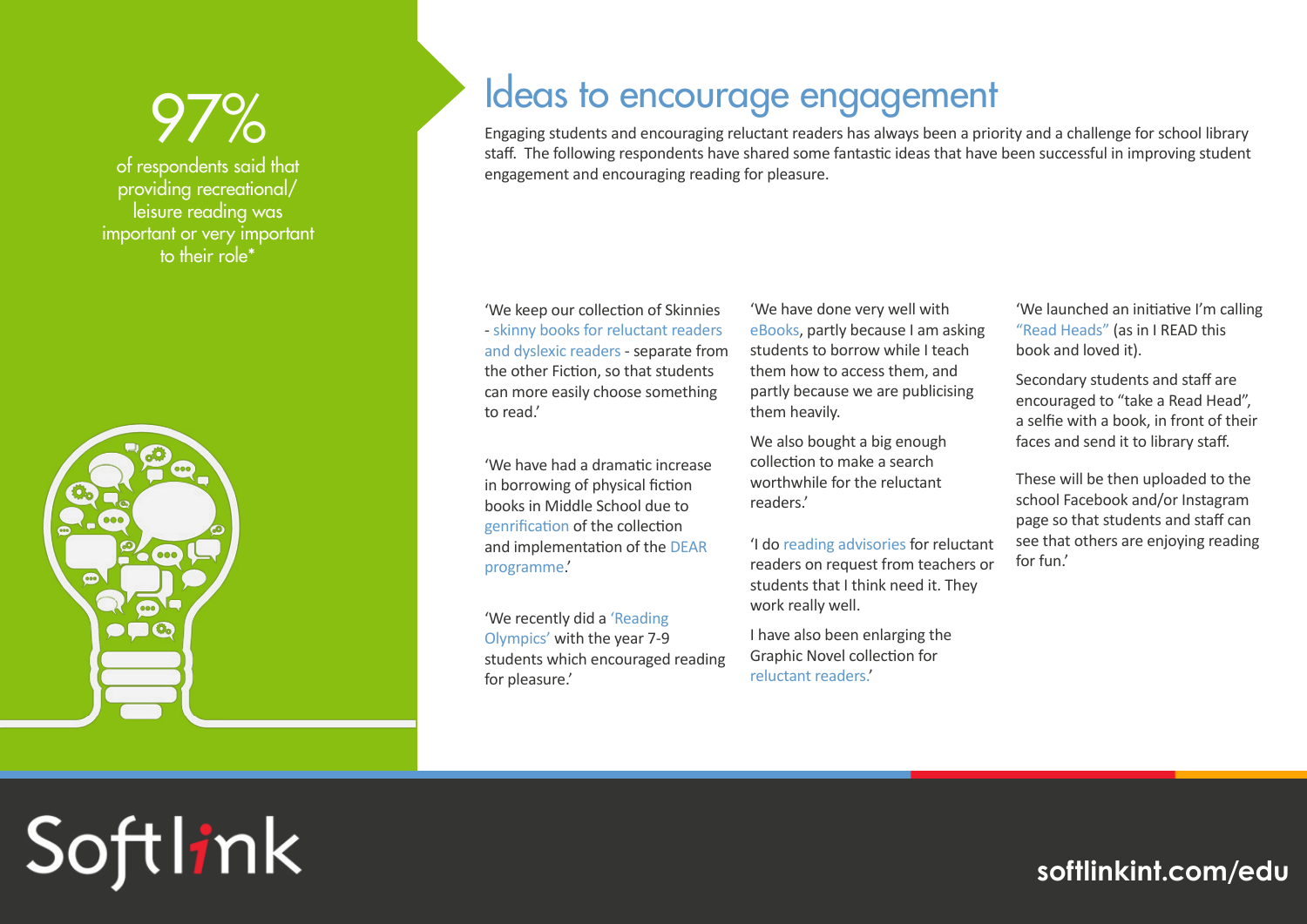#### Booktalkers Café

'Replicate café and yes, with food and drink within the library.

We introduce a theme and have an arrangement with a bookseller to provide lovely new books on consignment.

Students work in groups and critically evaluate the books they feel would be a great addition to the library collection.

A bookmark (e.g. chefs hats 1,2,3 or football theme 'out on the full, through for a point, it's a goal!) is placed in the book and based on student ratings the library will purchase the book.

Students feel that they have a say in what is purchased and a sense of ownership in the library.

It also gives a great insight into the level of sophistication, reading level and genres or subject areas they are interested in.

Feedback from students and staff is very positive.'

Softlink

'We have a large lecture theatre where we invite numerous guest speakers to inspire our students.'

'We have "The Little GGHS Library Loyalty Card". This is working extremely well.

Girls get a stamp for each book they read. After 10 books they get a little reward.'

'I use a replica skeleton - Professor de Bones to engage the kids and have a presence of someone in the library even when I am not in!'

# 61%

of respondents said that emailing information about interest areas is an important or very important service that the library provides\*

#### Engaging Students with Oliver v5

**There are several ways you can use Oliver v5 to engage students.**

**Book carousels, book reviews (written by staff and students), tiled search results, video links and customisable interfaces can all engage students and encourage a love of research and reading.**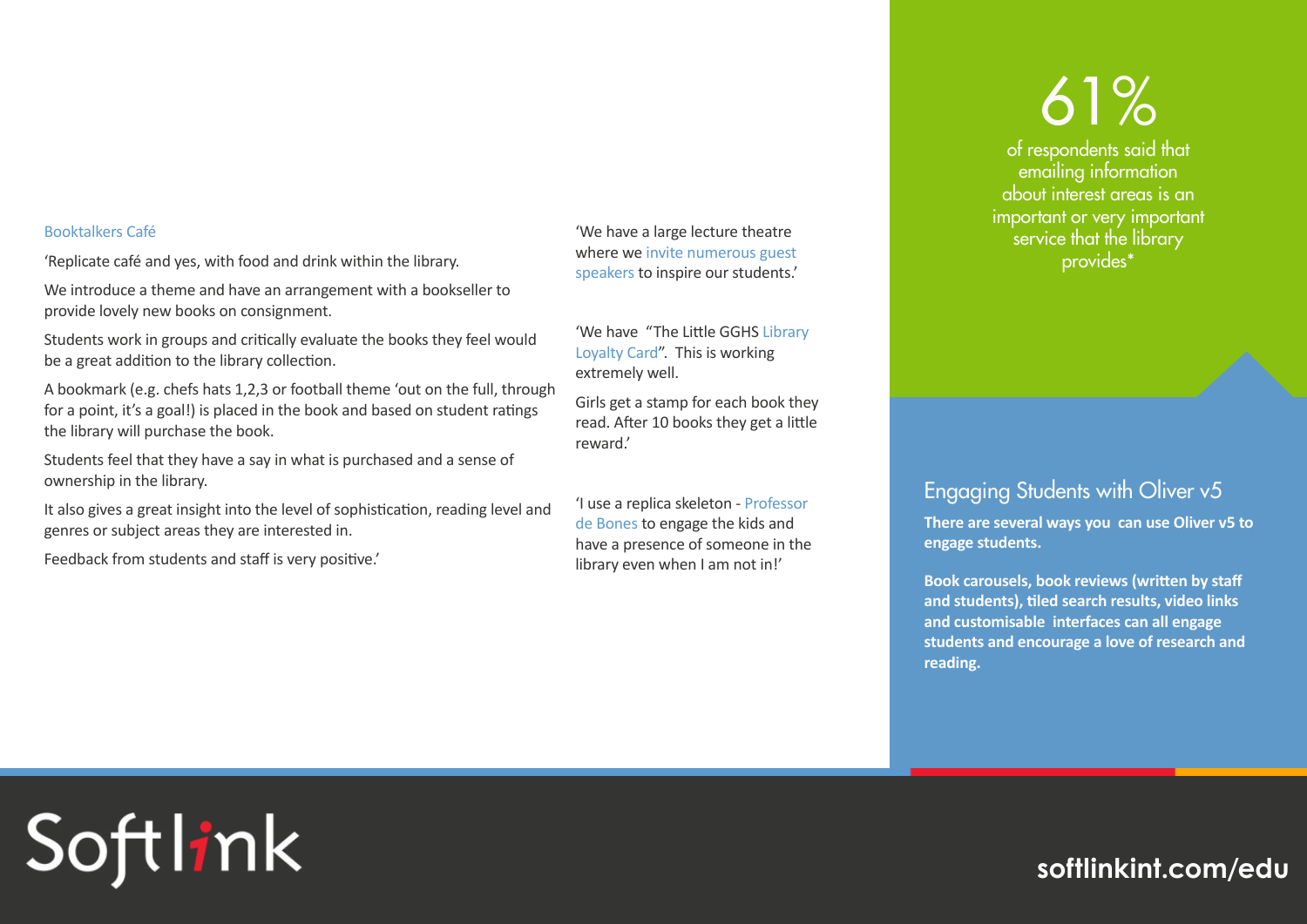of respondents said that implementing technology to enable eResources is important or very important to their role\*



Softlink

# Ideas involving technology

School library staff are constantly looking for ways to use technology to enhance library services and improve learning outcomes.

Some respondents focussed on the benefits of improving the integration of digital resources with the library system, such as Federated Search, embedded videos and eBook lending, while the delivery of Makerspaces, Code Clubs and STEM programs also featured heavily in the responses.

'We are in an exciting time of rebranding and pushing the boundaries of what we offer online.' 'I have introduced OverDrive, Clickview Cloud and 24/7 to Clickview Library.'

'Some of our teachers are starting to use OneNote for their planning. If they share their notebooks with me, I am able to provide access to eResources and detail library resources that are available.

I'd love to become "embedded" in more teacher resources.'

'I have started developing a real world experience based on STEM and driverless cars for Information Literacy in Year 7.'

'I try to lead the way in introducing digital technologies into the curriculum. I help run CodeClub and we have a collection of robots which I also run lessons on.'

'We have a focus on digital services and their promotion, with less reliance on physical resources.

It is just too much hard work managing and maintaining physical resources and keeping them relevant.'

'We have been involved in many digital practices in our library this year including hosting a teacher PD for CodeClubAU and implementing our own CodeClubAU here at school.

We have also been involved in Young ICT Explorers Competitions, LegoMindstorm EV3 building and coding, assisted with Arduino board programming, Little Bits, and mbots.

We have been very busy with digital tech!'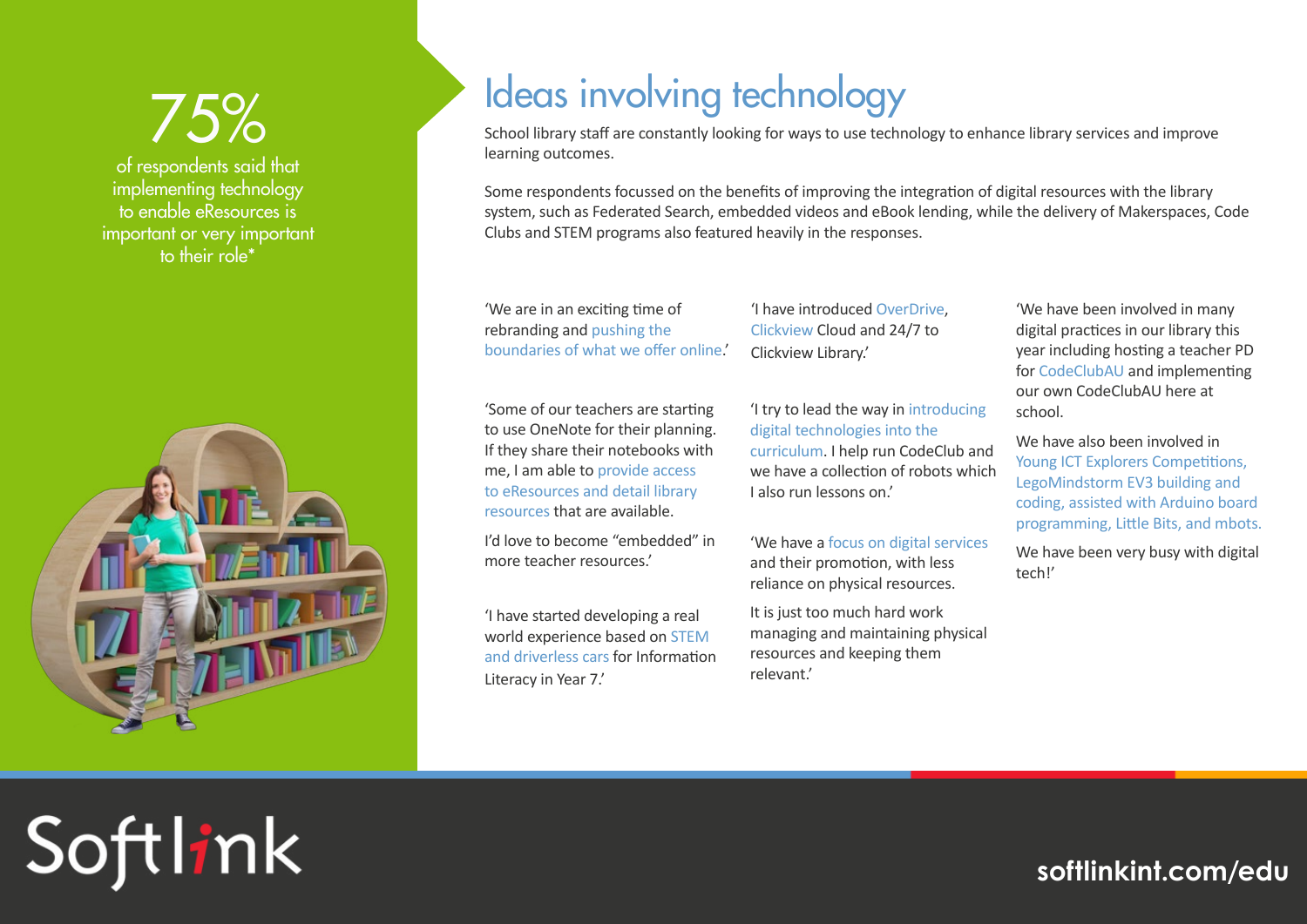'As our students are special needs, I quite often use QR codes to give them access to websites or YouTube sites. They find this an easy and fun way to access information.'

'One of the main goals we have achieved this year is the implementation a new LMS which enables federated searching

Staff and students can now search the library collection including the databases, play ClickView videos, and access and borrow eBooks all in the one place.'

Softlink

'We have led the school in the use of gaming for education purposes, especially use of MINECRAFT.'

'Clickview has a feature that has taken our school by storm. That is, the ability to take a Clickview item and then add a variety of questions that produce excellent analytics.' "During lunch session, we have that produce excellent analytics.'

#### 'I love Oliver v5's Federated Search!

We have also been creating a new 'digital space' for our library - a library that is accessible 24/7 from anywhere in the world.'

'Introduction of a mini 3D printer has been interesting for our creative students and quite well used. Has had the benefit of gaining library support from technology KLA who are pleased to see us developing a collaborative approach with them.'

restricted TV viewing. Students can watch ABC iview programs like Backyard Science and suitable History programs etc.

I have also introduced StoryBox Online - stories read by Australian personalities.'

# 61%

of respondents said that IT/computer training is an important or very important service that the library provides\*

### Digital Leadership

**Eric Sheninger's 7 Pillars of Digital Leadership offers a framework for harnessing digital technologies to create transparent, relevant, meaningful and inspiring school cultures.**

**In 2016, we produced a whiteboard video that looks at how library staff can use Oliver v5 to apply the 7 Pillars Framework and position their school library as the centre of digital excellence.**

**You can access the video by [clicking here,](https://www.softlinkint.com/resource-details/7-pillars-of-digital-leadership-in-schools/) or on our Resources page at [softlinkint.com/](https://www.softlinkint.com/resources/) [resources](https://www.softlinkint.com/resources/).**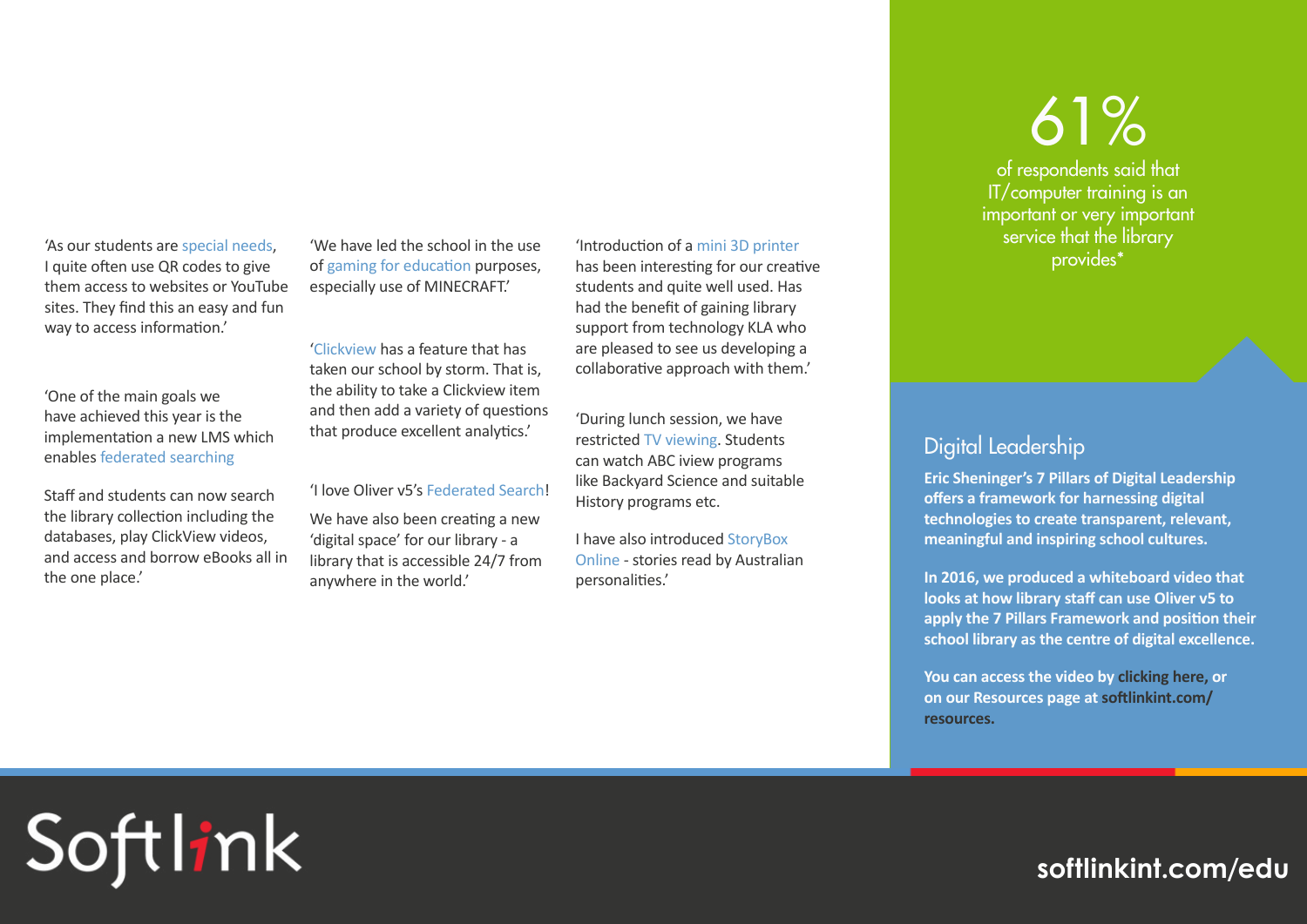of respondents said that resource and collection management is an important or very important service that the library provides\*



Softlink

## Ideas for organising the collection

Resource and collection management remains an important service for school libraries and library staff are exploring new methods that make it easier for students to locate books.

There is a definite trend towards genrefication in school libraries with survey participants discussing the positive responses they have seen in their school communities.

'We recently changed our K-2 collection to a topic based system instead of the traditional "by author's last name".

We also added a non-fiction collection relevant to the early years so that they are all together in one collection.

Students and teachers have found it much easier to find resources.'

'We just changed to genrefication of fiction books. The kids are loving it.'

'We have reorganised our fiction into genre sections. This has been successful in increasing students' reading and use of fiction.

They are much more confident about their choice of reading and being able to find books.'

'We are genrifying our fiction and moving on to 'boutiquing' our non-fiction - making sure the resources we are collecting are not competing with the internet, but complimenting it.

Basically, we are doing away with Dewey.'

'We have genrified all the fiction and non-fiction books. We have up to 30 different genres including 'international' and 'challenging issues'.

The use of spine label icons (many produced in-house) makes searching for certain types of books much easier.'

'We have genrefied our fiction and non-fiction collections and the increase in borrowing and browsing books has been incredible, especially for non-fiction.'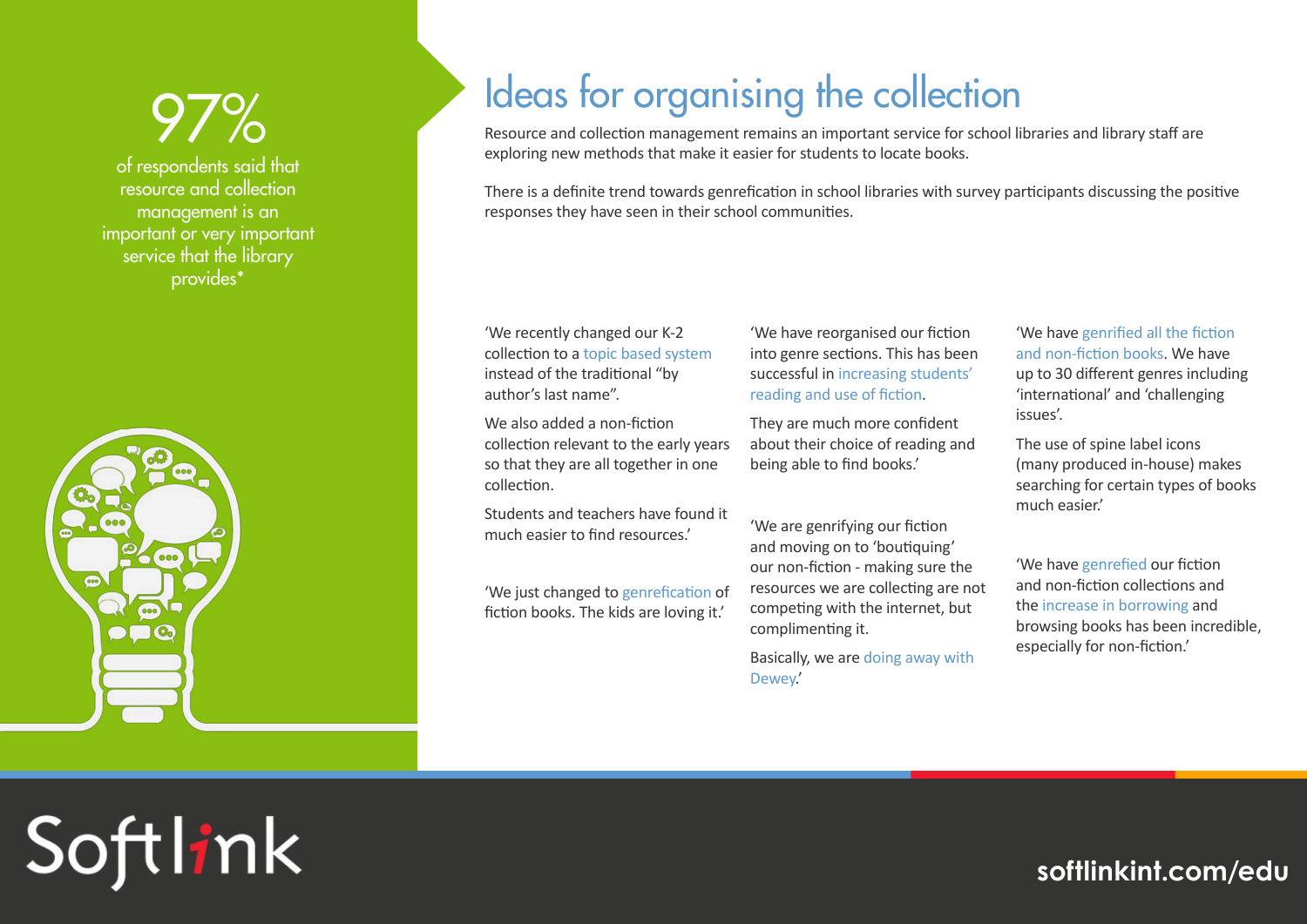'I have changed the way resources are presented to students to make it easier for them to find things.

Secondary fiction is shelved in genre. Books suitable for NCEA are labeled as suitable for each level.

Year 7-8 fiction is shelved in genre. I also take some books to the classroom on a 2 week roster.

Lower Primary fiction is shelved firstly in series, then in genre. Some non-fiction is included, if it is age appropriate, because some of our students come from the Military base and won't read anything unless it is real e.g. tanks, heavy machinery etc.

Picture books are shelved in genre. This includes nonfiction picture books as some children don't like fiction - they like books on trucks, or real things.

'I am slowly redesigning our non-fiction and moving away from Dewey. I am still using numbers for labels, but no decimal points or author code.

This is a huge project as I weed and reorganise.'

Softlink

'We have developed book boxes by subject, i.e. narrative text or persuasive text.

Books are catalogued to these boxes so that when a teacher asks for a book on narrative text, I can direct them to the box rather than search for a particular book.

I have had Specialist and English teams assist with this and it has taken approximately 6 months but teachers are loving it.

We have also done this by popular authors and subject based on curriculum i.e. Healthy Eating, Aboriginal Studies and Biographies for Junior and Senior students.'

'In the refurb we are genrifying fiction and non-fiction according to our students' recommendations.

Our theory is that they are the users, so they should direct how the library is used (student-centred service).'

### 74% of children say they would read more if they could find more books that they like<sup>#</sup>

#### **Locating Resources**

**We love that school libraries are rethinking the way that they catalogue library resources.** 

**Once the big job of genrefying or reorganising the collection is done, how do you simplify the process of physically finding a resource?** 

**Posters and displays are great, another way is to upload a map to Oliver v5.**

**Maps can be a simple or complex as you like, from a photo, to handrawn or even software produced.**

**Flashing icons can then pinpoint the exact location of the item in the library, making it quicker and easier for students to find.**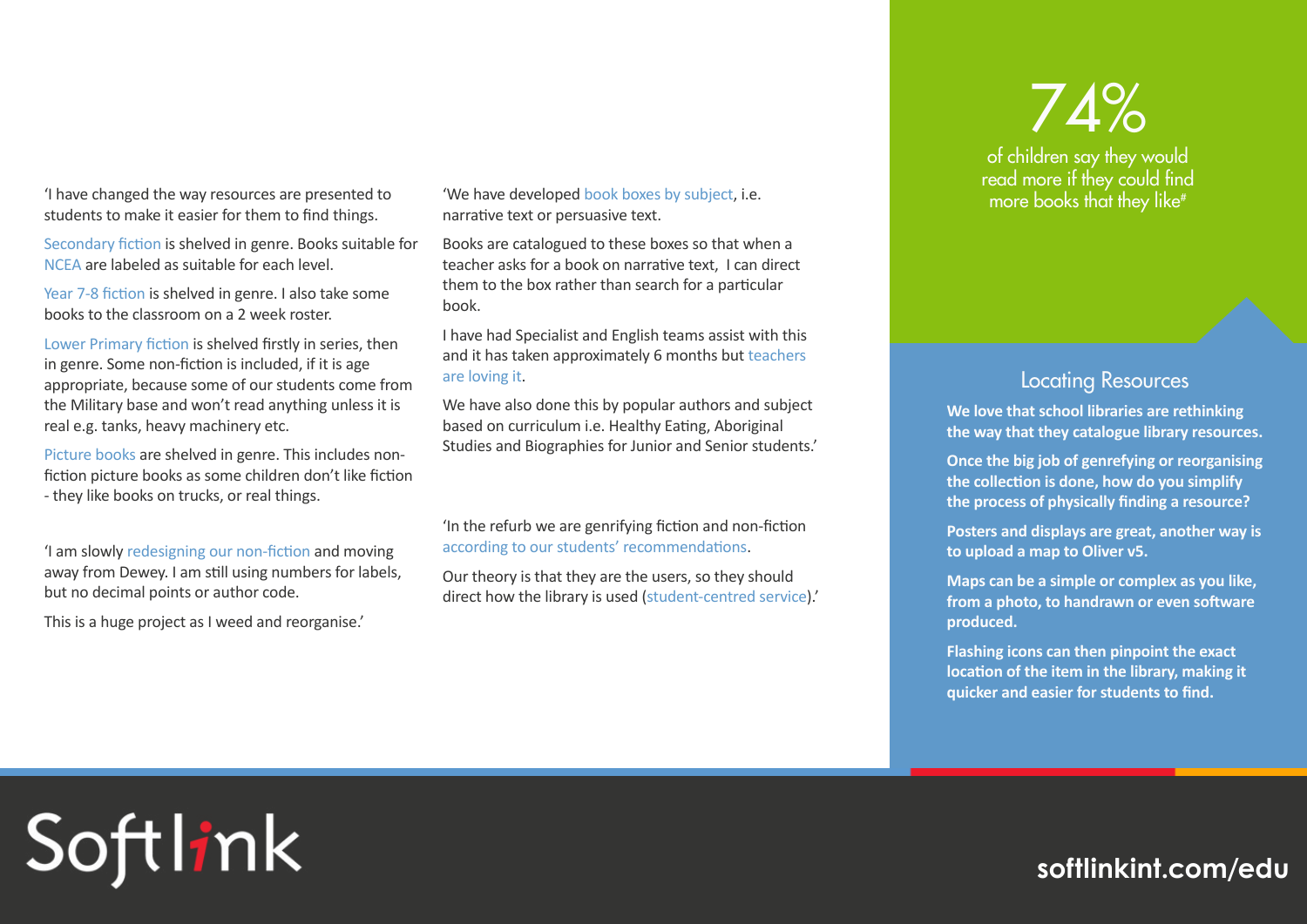"Children who are given time for independent reading at school are more likely to be reading currently and frequently, more likely to enjoy reading books for fun and believe it is important, compared with those who are not  $"#$ 



Softlink

## Reading program ideas

Tying in to the earlier theme of student engagement, librarians are looking at formalising and extending "read aloud" activities by adopting models such as the "Drop-Everything-And-Read" (DEAR) program, letting children and other teachers have input in to reading programs and also involving families.

'Even though it is a high school library the junior students enjoy a 10 minute segment where the Teacher Librarian reads to them.

This happens at the beginning of the lesson to settle the students down. We usually read inspirational bibliographies or autobiographies such as "Ugly" by Robert Hoge.'

'We run a great family reading program called our READ TO ME! Club after school each Wednesday night. We share a story and run a hands on activity open for families from ELC - Year 2. We encourage families to borrow books and share these at home.'

'Grades 7-9 have engaged in a reading program which includes silent reading at the start of every class and fortnightly library visits.

Book chats occur during these visits to extend reading.'

#### 'I read a new book to the classes

every week when they come to the library and think that reading aloud to students of all ages is vitally important.

I have also implementated the DEAR programme.'

'I have found that a program where older children conduct storytime at lunch is going really well.'

'This year, in our weekly lunchtime Reading Cafe (in which students who love to read have exclusive use of the Library to eat, buy a hot chocolate and read), we introduced The Storyteller - I read aloud from a 'Mystery Book' which may, or may not, lead to discussion.

It aims to push students out of their genre comfort zone and students love it.

The next phase is to invite teachers to be The Storyteller, reading books they choose.'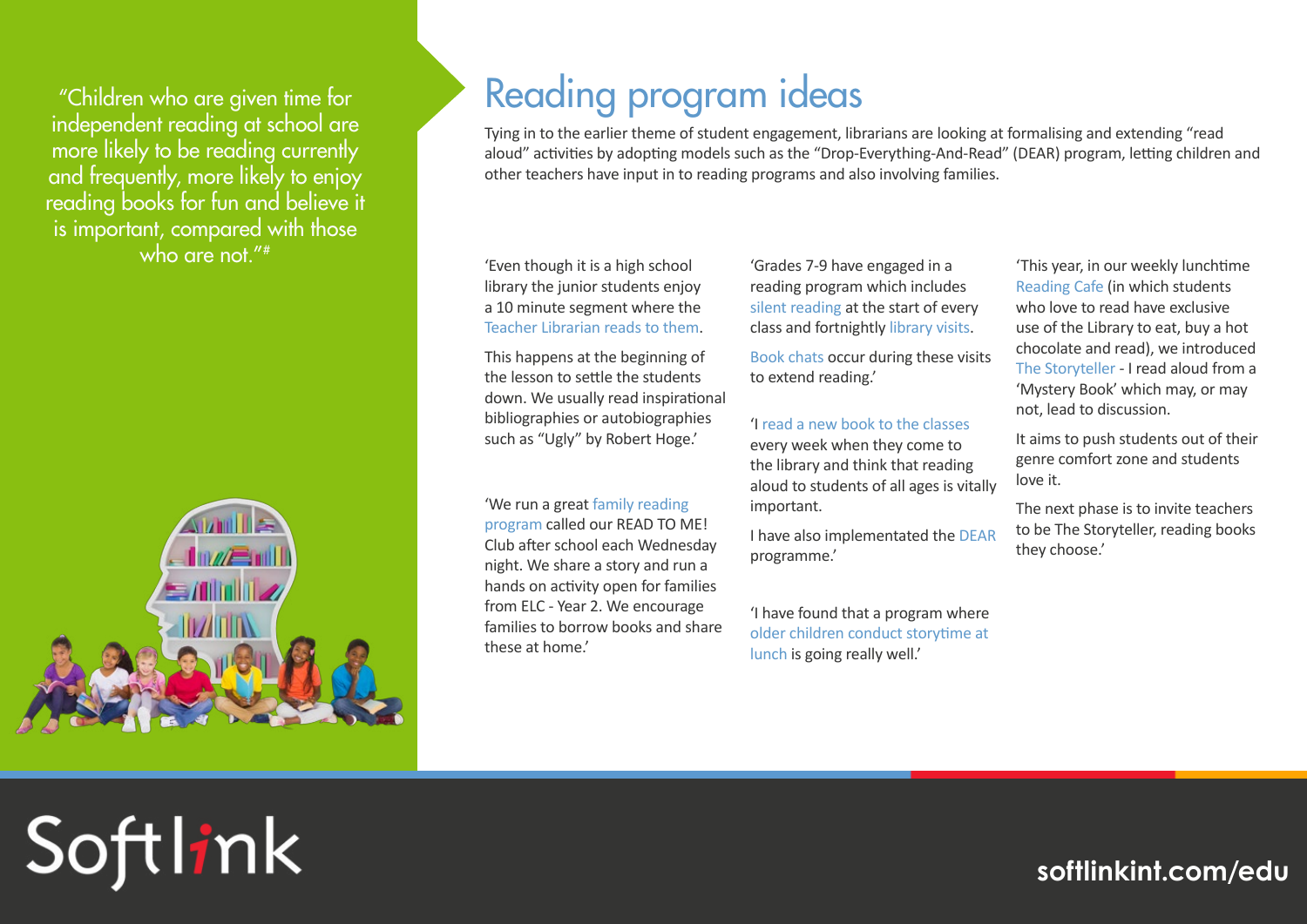# Budget ideas

Innovation is often driven by a need to overcome a specific challenge. In the case of school libraries, where 48% of survey respondents feel that their school library is not adequately funded, limited finances have become a source of inspired invention.

'I started an eLibrary consortium between my 2 small schools, and 2 other small schools.

The consortium can be accessed by up to 500 students but we have about 130 between the 4 schools and are able to share the one subscription.

None of our budgets would have covered a subscription for each

'We are the first library in New Zealand to start co-ordinating National Library loans for two other local primary schools.

It is great to pool resources in rural areas.'

Softlink

'We have a library trust fund, that is promoted throughout the school, as we are a big reading school community.

Parents and children support this by donating to our Library.

I have had upwards of \$30,000 to spend on resources in a year when support was high.

Book fairs, Grandparents days and school.' **Example and South Contract Contract Contract Contract Contract Contract Contract Contract Contract Contract Contract Contract Contract Contract Contract Contract Contract Contract Contract Contract Contract Contr** benefits from the funds raised.'

> 'Our library book purchasing is supplemented annually by our wonderful PTA through a book donation drive.'

'We are decile 1(low income area) government school.

I have 2 ePlatforms providing eBooks and I am sharing the eResources with 8 more decile 1 Primary and Intermediate schools around us.

These schools can't afford to have eBooks on their own.'

resources through a network of other school libraries.

I have also started a Library Officer Network in our area, which meet once a term to discuss all areas of " library duties" and new ideas. It has been successful.'

### 48% of respondents do not think that their school library is adequately funded<sup>\*</sup>

#### The Shared eBook Library

*'I am looking forward to including more digital resources in the library catalogue including eBooks.'\**

**Would you like to incorporate eBooks into your library but are unsure where the money is going to come from?** 

**In 2016, several schools mentioned that they have set up an eBook shared subscription with other local schools.**

**What a great idea!**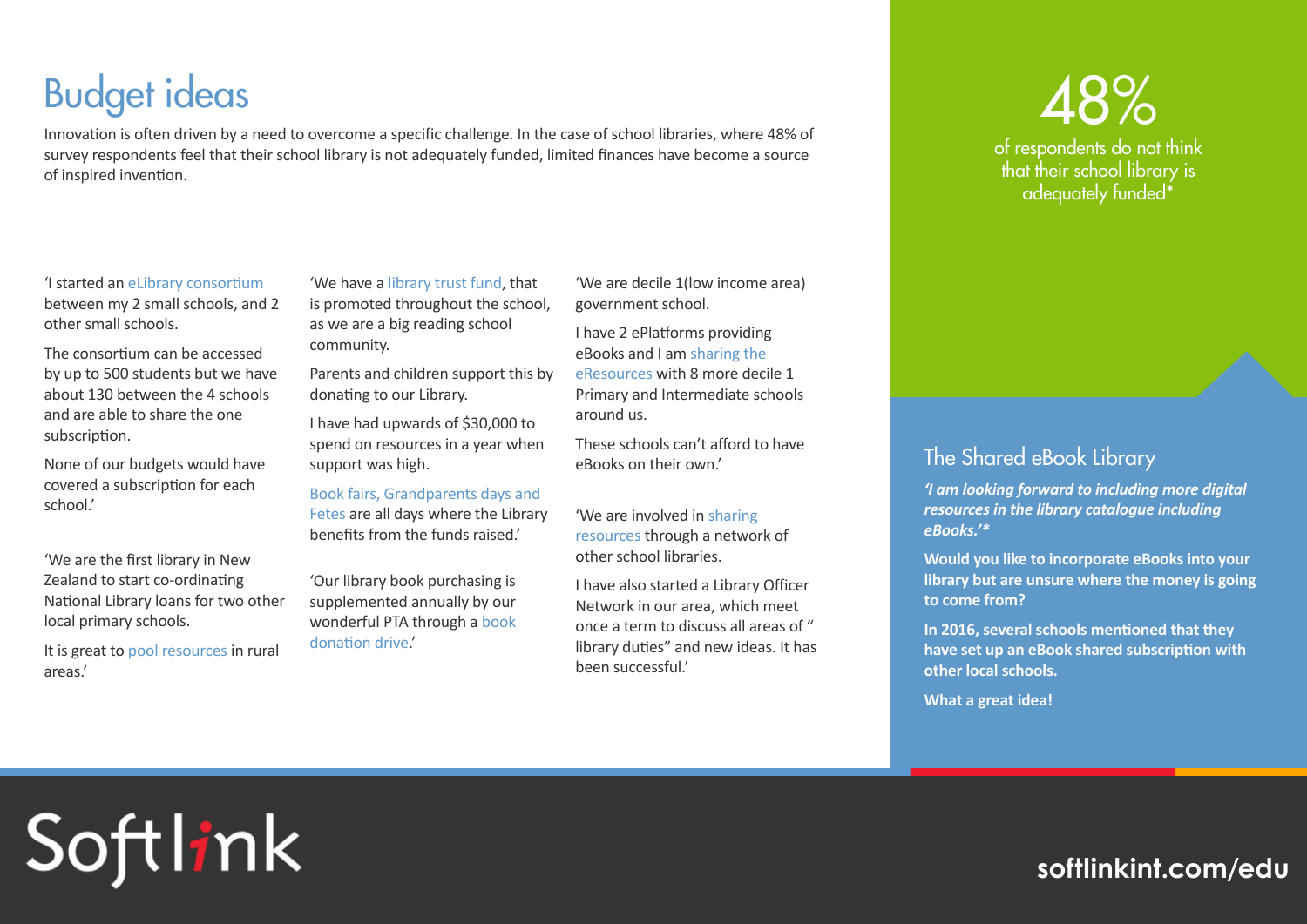"The library provides a venue for students to relax, imagine and have a sense of belonging."\*



Softlink

## Student wellbeing ideas

School librarians recognise that mental and physical wellbeing has long-term benefits in terms of student performance and social development. In response, they are diversifying the range of activities on offer through the school library to improve the wellbeing of all students, but especially those who need additional support.

'We are considering lunch time yoga - with a push to have the library provide resources that support the idea of a Wellness Centre (mainly for senior years) as the school starts a new push toward student wellbeing.'

'Reading buddies (stuffed toys) have been a recent and extremely popular addition.

I know other schools have them, and I stole the idea from a colleague, but I am still amazed at the calming effect they have (once the original excitement wears off!).'

'Our library is a comfortable, warm, inviting space for children to come and browse, read, play games and complete various activities.'

We have implemented a pastoral reading program to support the mental health of our students.

#### 'We have a communal puzzle that is very popular.

It helps keep some children out of the playground who would otherwise get in trouble, or who are stressed or alone.

The puzzle is done with the librarian so students have someone to chat with and help them feel secure.'

'Our library is open at least 3 days a week at lunchtime and many students come in for a variety of reasons including seeing it as a safe haven.'

'We have brought back an SSR (Sustained Silent Reading) time as a school-wide practice after lunch.

#### Students realise it is good for calming their brains and bodies into a place where they can be comfortable within themselves and refreshed for more good learning.

We have taught the students that reading a book for 6 minutes can relieve their stress levels by 68%.

This knowledge is something that we used to take for granted but is now a skill that has to be taught.'